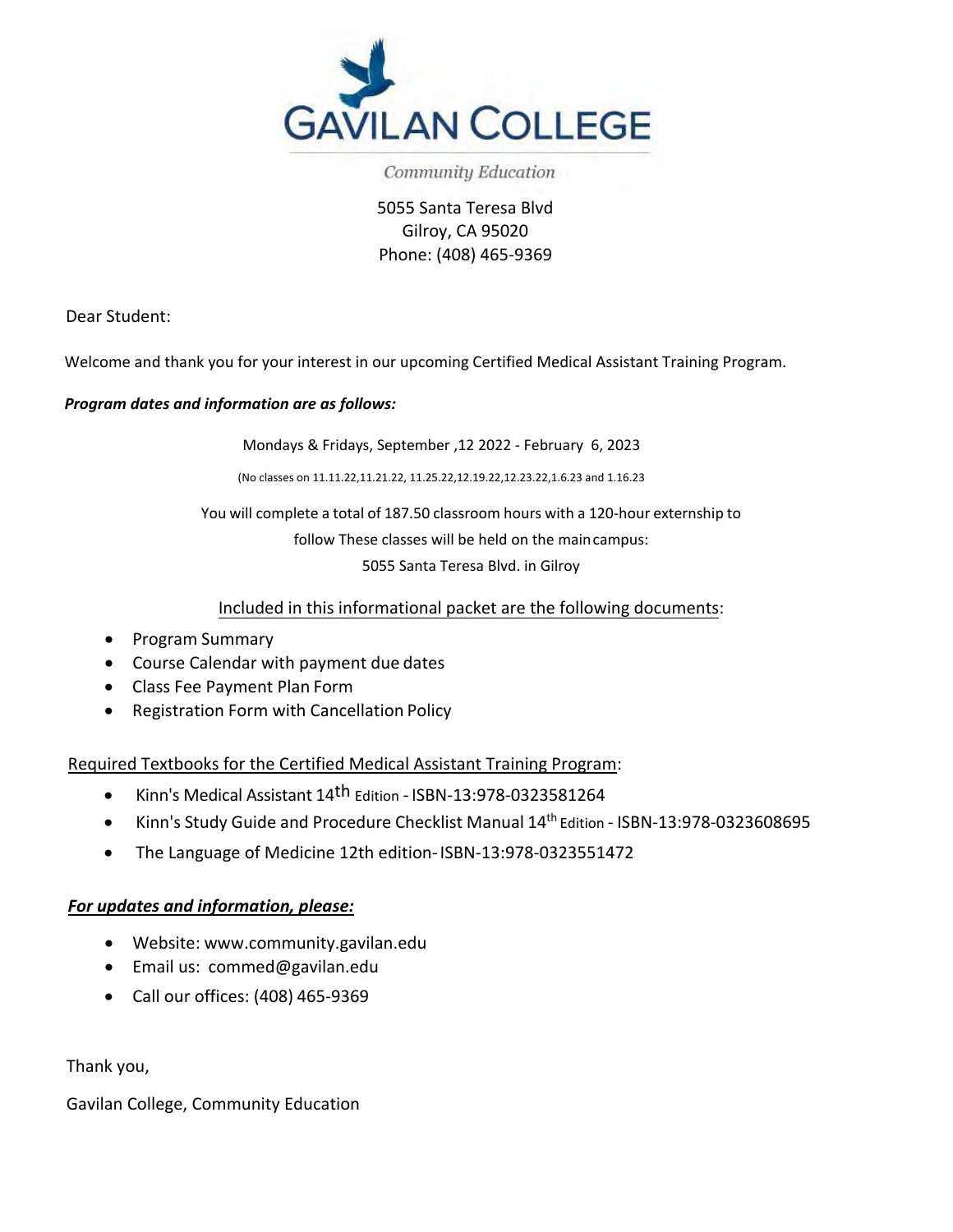# Gavilan College Certified Medical Assistant Training Program

**Program Summary:** A medical assistant is a multi-skilled allied health care professional that specializes in procedures commonly<br>performed in the ambulatory health care setting. performed in the ambulatory health care setting. Medical assistants perform both clinical and administrative duties and assist a variety of providers including physicians, nurse practitioners and physician assistants. They typically work in medical offices, clinics, urgent care centers and may work in general medicine or specialty practices. This program will prepare you for the CCMA exam.

### **Course Fee: \$3200**

**Financial Assistance:** Regular College Financial Aid is not applicable to this program, but you may be eligible for other funding!

Payment Plan Fee & Info.: In order to register with a register with a payment plan, you are required to make a 1st payment of \$640 + \$100 (pmt plan fee) for a total of \$740.00 due at the time of registration. Four additional payment of \$640 will be due on specified dates. (*see course calendar*)

**Certification**: This program will prepare you for the CCMA State Exam.

#### *No absences allowed*

tern s p placement will follow the successful completion of the classroom portion of the course.

#### **Requirements for students:**

Must be 18 years of age or older; have proof of H.S. graduation or GED; be proficient in keyboarding; understand computing and word processing; have command of the English Language and Math; have nternet access, printing capabilities and an email address. All eligible students must be able to pass drug and background checks.

**Physical Requirements:** Students must be able to easily lift 30lbs., stand up to 3hrs, and have the ability to ambulate and move their bodies at a medium pace.

## **Additional Costs**

**Books:** \$200.00-\$225.00

**Student Kit** \$50.00 (optional)

**Scrubs:** \$30-\$50. Navy blue or Gray (A watch is needed for this class as well as closed toed shoes, no mesh or canvas)

**Liability Insur.:** \$37.00 (Information given in class to purchase)

**Drug & Background Check:** \$71.00 (Information given in class to purchase)

**CPR Cert.:** \$65.00 (DONE IN CLASS)

**Required Immunizations:** \$ (will depend upon student's need)

**COVID VACCINE IS REQUIRED**

**State Exam:** \$180.00 (subject to change)

### **Cancellation Policy**

No refunds for this program. Please choose carefully! Students on a payment plan who cancel or drop after the first-class session are still responsible to pay the entire course fee of \$3300 to Gavilan College.



# **Certified Medical Assistant**

## **Training Program Dates**

 $9/12/22 - 2/ 6/23$ **(No classes on** ((No classes on 11.11.22,11.21.22, 11.25.22,12.19.22,12.23.22,1.6.23 and1.16.23

Mondays 8:00am-3:00pm

Fridays 8:00am-3:00pm

includes 30-minute lunch

187.50 classroom hours

120-hour externship to follow

## **Program Meets**

Gilroy Gavilan College Campus CDC RM 105

### **For Additional Program Information**

*Online Info:* www.community.gavilan.edu

*Call for Info:* (408) 465-9369

*Walk-in Info.: Gavilan College Community*

*5055 Santa Teresa Blvd Gilroy, CA 95020*

**To register in this program:** Students must submit either a *completed and signed* registration form or a registration/payment plan form. These are at the end of this packet and no fields should be left blank.

(1st pmt w/fee due at time of registration)

**Submit Your Application**

**By Mail:** Gavilan College, 5055 Santa Teresa Blvd, Gilroy, CA 95020

**By E-mail:** commed@gavilan.edu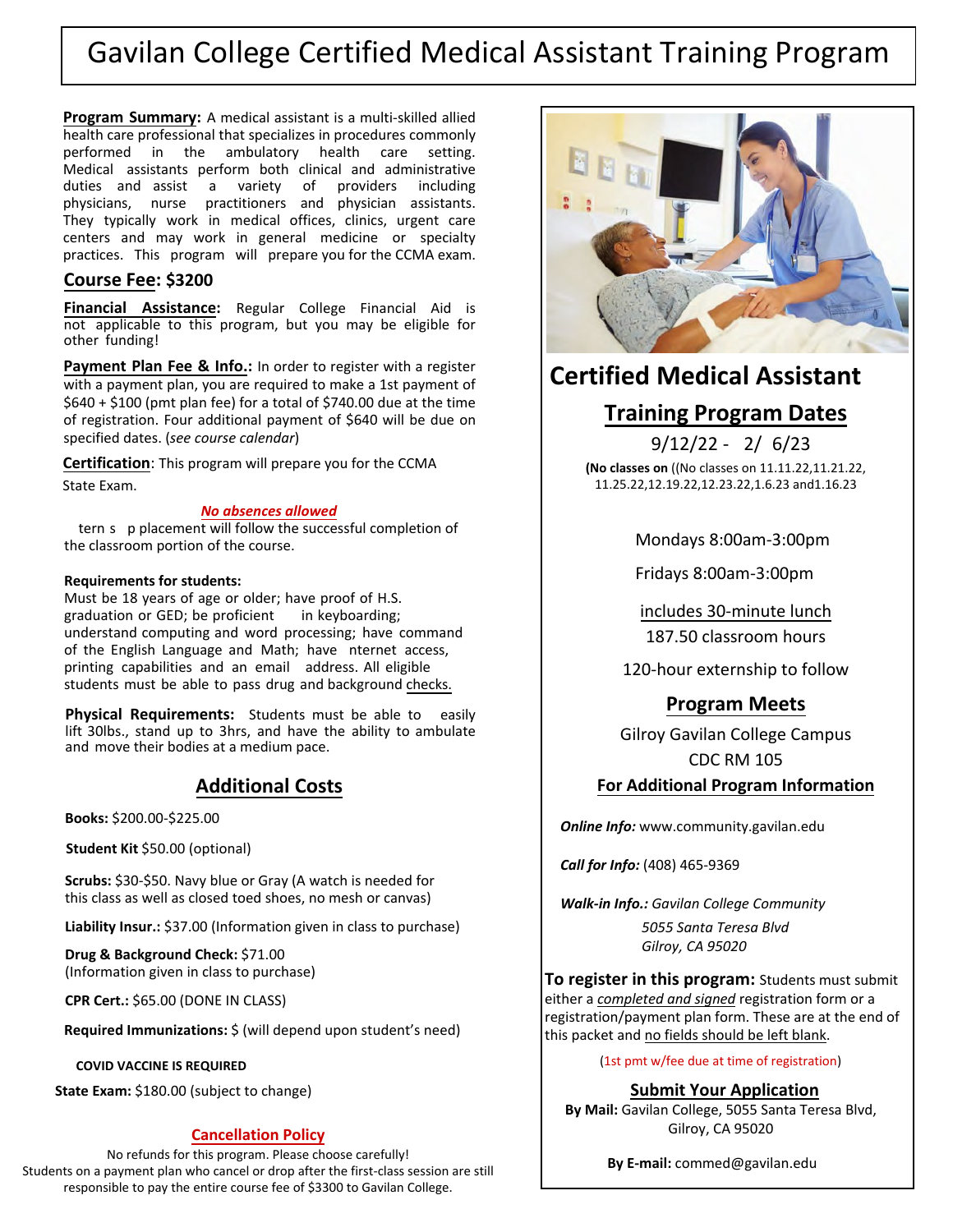

| <b>Certified Medical Assistant Training Program Payment Plan</b> |                                        |                   |                           |                          |  |  |  |  |  |
|------------------------------------------------------------------|----------------------------------------|-------------------|---------------------------|--------------------------|--|--|--|--|--|
| <b>Instructor Name</b>                                           | <b>Semester</b>                        | <b>Total Cost</b> | <b>Start Date</b>         | <b>End Date</b>          |  |  |  |  |  |
| <b>Kim Bohannon</b>                                              | <b>Fall 2022</b>                       | \$3300.00         | <b>September 12, 2022</b> | <b>February.</b> 6, 2023 |  |  |  |  |  |
| <b>Payment Deadlines</b>                                         | Amount                                 |                   | <b>Office Use</b>         |                          |  |  |  |  |  |
| 1st pint - At time of registration                               | $\left  640.00 + 100 \right  = 574000$ |                   |                           |                          |  |  |  |  |  |
| 2nd pmt - Wednesday, Sept 21, 2022                               | <b>S640.00</b>                         |                   |                           |                          |  |  |  |  |  |
| 3rd pmt - Wednesday, Oct 5, 2022                                 | <b>S640.00</b>                         |                   |                           |                          |  |  |  |  |  |
| 4th pmt - Wednesday, Nov 2, 2022                                 | <b>S640.00</b>                         |                   |                           |                          |  |  |  |  |  |
| 5th pmt - Wednesday, Dec 7, 2022                                 | <b>S640.00</b>                         |                   |                           |                          |  |  |  |  |  |
| <b>Terms and Conditions</b>                                      |                                        |                   |                           |                          |  |  |  |  |  |

The Gavilan College Community Education Department has implemented a payment plan option for students enrolling in our fee- based, not for college credit Veterinary Assistant Training Program. This plan requires that full payment of the program fees be paid in S installments. A deposit of \$640.00 + \$100.00 payment plan fee= \$740 is due upon registration (see schedule above).

**Initial** The balance is then paid over 4 more installments.

AutoPay. Payment will be automatically processed every month by due date. lnitial. \_\_\_\_\_\_

Students who have not completed each installment by each due date will not be allowed to continue in the class and will be ineligible to receive their certificate. Students will not receive any refund of previous payments if they are not allowed to complete the training program for non-payment. A \$25 NSF Fee will be charged to the student every time the C.C. # is not Initial *all valid, not working or NSF. Payment will be deducted automatically on specified dates.* 

*Payments may only be made through the Community Education office. There is no penalty for early payment.* 

*This course* is *not eligible for Federal or State student aid programs because these are not college credit-bearing courses.* I have read, understand and agree to the conditions of this Class Fee Payment Plan. I further understand that it is my responsibility to make each payment on or before the due date and I promise to do so. Failure to do so may result in my being ineligible to complete the training program. I have received a copy of this Payment Plan form. Failure to successfully complete

**lnitial \_\_\_ this** training program does not release me from this obligation. **All unpaid balances will be forwarded** *to* **collections.**

| <b>Student Signature</b>               | Date                         | <b>Community Education Signature</b>                | Date |  |  |  |
|----------------------------------------|------------------------------|-----------------------------------------------------|------|--|--|--|
|                                        |                              |                                                     |      |  |  |  |
|                                        |                              |                                                     |      |  |  |  |
|                                        |                              | <b>Not Valid Unless All Information is Provided</b> |      |  |  |  |
| <b>Student Name:</b>                   |                              | <b>Student Full Address:</b>                        |      |  |  |  |
|                                        |                              |                                                     |      |  |  |  |
| <b>Student Social Security Number:</b> |                              | <b>Student Cell Phone/Home Phone:</b>               |      |  |  |  |
|                                        |                              |                                                     |      |  |  |  |
| <b>Student Email:</b>                  |                              | <b>Student Date of Birth:</b>                       |      |  |  |  |
|                                        | <b>Reference Information</b> |                                                     |      |  |  |  |
| Reference Person Name:                 |                              | Reference Person Daytime Phone:                     |      |  |  |  |
|                                        |                              |                                                     |      |  |  |  |
| Reference Person Address:              |                              | Reference Person Email:                             |      |  |  |  |
|                                        |                              |                                                     |      |  |  |  |
| City:<br>Zip:<br>State:                |                              |                                                     |      |  |  |  |
|                                        |                              |                                                     |      |  |  |  |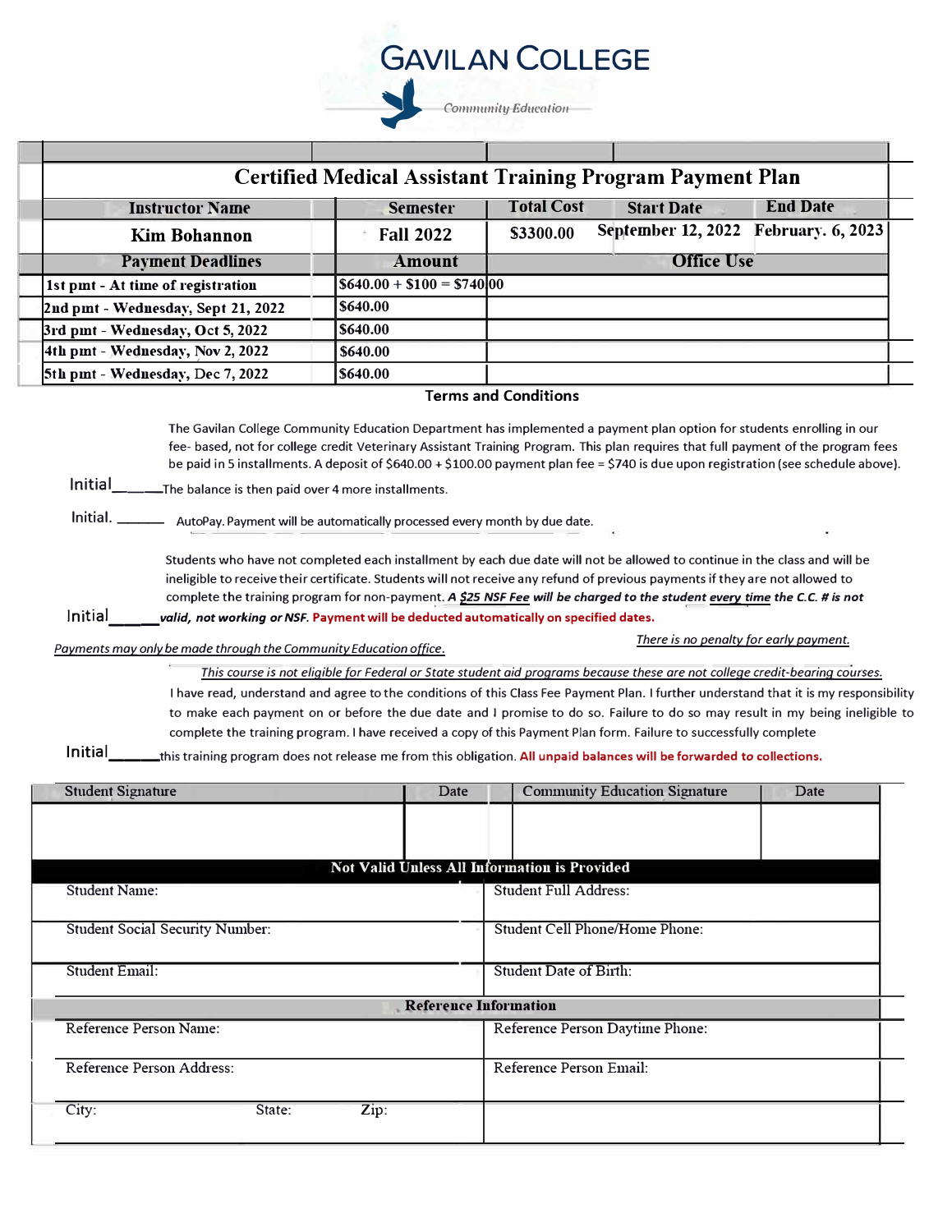## **REGISTRATION FORM**

## **Certified Medical Assistant Training Program**

|                                                                                                                                                                                                                                                                                                                                                                                                                                                                                                                                                                                                                                |                          | <b>Gavilan College Community Education</b><br>$(408)$ 465 - 9369                                                            |                                                                                                                                                                                                                                                                                                                                                                                                                                           |                |
|--------------------------------------------------------------------------------------------------------------------------------------------------------------------------------------------------------------------------------------------------------------------------------------------------------------------------------------------------------------------------------------------------------------------------------------------------------------------------------------------------------------------------------------------------------------------------------------------------------------------------------|--------------------------|-----------------------------------------------------------------------------------------------------------------------------|-------------------------------------------------------------------------------------------------------------------------------------------------------------------------------------------------------------------------------------------------------------------------------------------------------------------------------------------------------------------------------------------------------------------------------------------|----------------|
|                                                                                                                                                                                                                                                                                                                                                                                                                                                                                                                                                                                                                                |                          |                                                                                                                             |                                                                                                                                                                                                                                                                                                                                                                                                                                           |                |
|                                                                                                                                                                                                                                                                                                                                                                                                                                                                                                                                                                                                                                |                          |                                                                                                                             |                                                                                                                                                                                                                                                                                                                                                                                                                                           |                |
|                                                                                                                                                                                                                                                                                                                                                                                                                                                                                                                                                                                                                                |                          |                                                                                                                             |                                                                                                                                                                                                                                                                                                                                                                                                                                           |                |
|                                                                                                                                                                                                                                                                                                                                                                                                                                                                                                                                                                                                                                |                          |                                                                                                                             |                                                                                                                                                                                                                                                                                                                                                                                                                                           |                |
|                                                                                                                                                                                                                                                                                                                                                                                                                                                                                                                                                                                                                                |                          |                                                                                                                             |                                                                                                                                                                                                                                                                                                                                                                                                                                           |                |
|                                                                                                                                                                                                                                                                                                                                                                                                                                                                                                                                                                                                                                |                          |                                                                                                                             |                                                                                                                                                                                                                                                                                                                                                                                                                                           |                |
| Birth Date: ___________________May we send you e-mail announcements? Yes                                                                                                                                                                                                                                                                                                                                                                                                                                                                                                                                                       |                          |                                                                                                                             | No                                                                                                                                                                                                                                                                                                                                                                                                                                        |                |
| Where did you hear about us?                                                                                                                                                                                                                                                                                                                                                                                                                                                                                                                                                                                                   | $\square$ Mail at        | $\square$ Word of mouth                                                                                                     | $\square$ Brochure at library                                                                                                                                                                                                                                                                                                                                                                                                             |                |
|                                                                                                                                                                                                                                                                                                                                                                                                                                                                                                                                                                                                                                | $\Box$ home<br>Newspaper | Flyer<br>□                                                                                                                  | <b>Brochure at work</b><br>Ω                                                                                                                                                                                                                                                                                                                                                                                                              |                |
| Dother: ________________                                                                                                                                                                                                                                                                                                                                                                                                                                                                                                                                                                                                       |                          |                                                                                                                             |                                                                                                                                                                                                                                                                                                                                                                                                                                           |                |
| <b>Start Date/Time</b>                                                                                                                                                                                                                                                                                                                                                                                                                                                                                                                                                                                                         |                          | <b>Title of Course</b>                                                                                                      |                                                                                                                                                                                                                                                                                                                                                                                                                                           | Fee            |
| <b>Mondays &amp; Fridays</b><br>September 12, 2022 - February 6, 2023<br>8am to 3:00pm+Extern-ship                                                                                                                                                                                                                                                                                                                                                                                                                                                                                                                             |                          | <b>Certified Medical Assistant Program</b><br>No lasses 11.11.22,11.21.22,<br>11.25.22,12.19.22,12.23.22,1.6.23 and 1.16.23 |                                                                                                                                                                                                                                                                                                                                                                                                                                           | \$3200         |
| <b>Payment Options</b><br>Cash (exact change) _____ Check<br>Payment Option Plan through Gavilan College Community Education A payment option plan may be available to you<br>through Gavilan College Community Education. The Class Fee Payment Plan option will be broken into an initial non-refundable deposit of \$640.00 plus a<br>\$100.00 Payment Plan Fee. These payments are due to the Gavilan C.E. office upon registration. 4 equal payments of \$640.00 will then be due throughout<br>the duration of the program on specified dates; for specific details, see the Class Fee Payment Plan Form in this packet. | Money Order Cr           | Credit Card                                                                                                                 | <b>VISA</b>                                                                                                                                                                                                                                                                                                                                                                                                                               | paying in full |
| Make check so r money orders payable to: Gavilan College (\$20 charge for all returned checks)                                                                                                                                                                                                                                                                                                                                                                                                                                                                                                                                 |                          |                                                                                                                             |                                                                                                                                                                                                                                                                                                                                                                                                                                           |                |
| MO #_____________________Check#___________________Name on Check_________________                                                                                                                                                                                                                                                                                                                                                                                                                                                                                                                                               |                          |                                                                                                                             |                                                                                                                                                                                                                                                                                                                                                                                                                                           |                |
| $EredictCardInfo$ Visa $\vert \vert$                                                                                                                                                                                                                                                                                                                                                                                                                                                                                                                                                                                           |                          |                                                                                                                             |                                                                                                                                                                                                                                                                                                                                                                                                                                           |                |
| $Card# = -$                                                                                                                                                                                                                                                                                                                                                                                                                                                                                                                                                                                                                    |                          |                                                                                                                             |                                                                                                                                                                                                                                                                                                                                                                                                                                           |                |
|                                                                                                                                                                                                                                                                                                                                                                                                                                                                                                                                                                                                                                |                          |                                                                                                                             |                                                                                                                                                                                                                                                                                                                                                                                                                                           |                |
| balances will be forwarded to collections.<br>Initial                                                                                                                                                                                                                                                                                                                                                                                                                                                                                                                                                                          |                          | <b>Cancellation Policy</b>                                                                                                  | There are NO REFUNDS for this program, so please choose carefully. All cancellations require a 7-day advance notice. Students taking part in<br>the Class Fee Payment Plan will forfeit their deposit of \$640.00 plus the \$100.00 Payment Plan Fee. Students taking part in the Class Fee<br>Payment Plan who cancel, drop, or are dropped after the first day of class are responsible for the entire course fee of \$3300. All unpaid |                |
|                                                                                                                                                                                                                                                                                                                                                                                                                                                                                                                                                                                                                                |                          | No exceptions to cancellation policy!                                                                                       |                                                                                                                                                                                                                                                                                                                                                                                                                                           |                |
| <b>STUDENT ACTION REQUIRED</b>                                                                                                                                                                                                                                                                                                                                                                                                                                                                                                                                                                                                 |                          |                                                                                                                             |                                                                                                                                                                                                                                                                                                                                                                                                                                           |                |

To complete registration, students must print, sign & date this form as confirmation that they have read and understood the above program cancellation policy. Please note that students are not registered in this program until they receive direct confirmation via email from the Gavilan College Community Education Office. This is an intensive program and we make no guarantee of completion or passage.

*Student Name Student Signature*

**Date**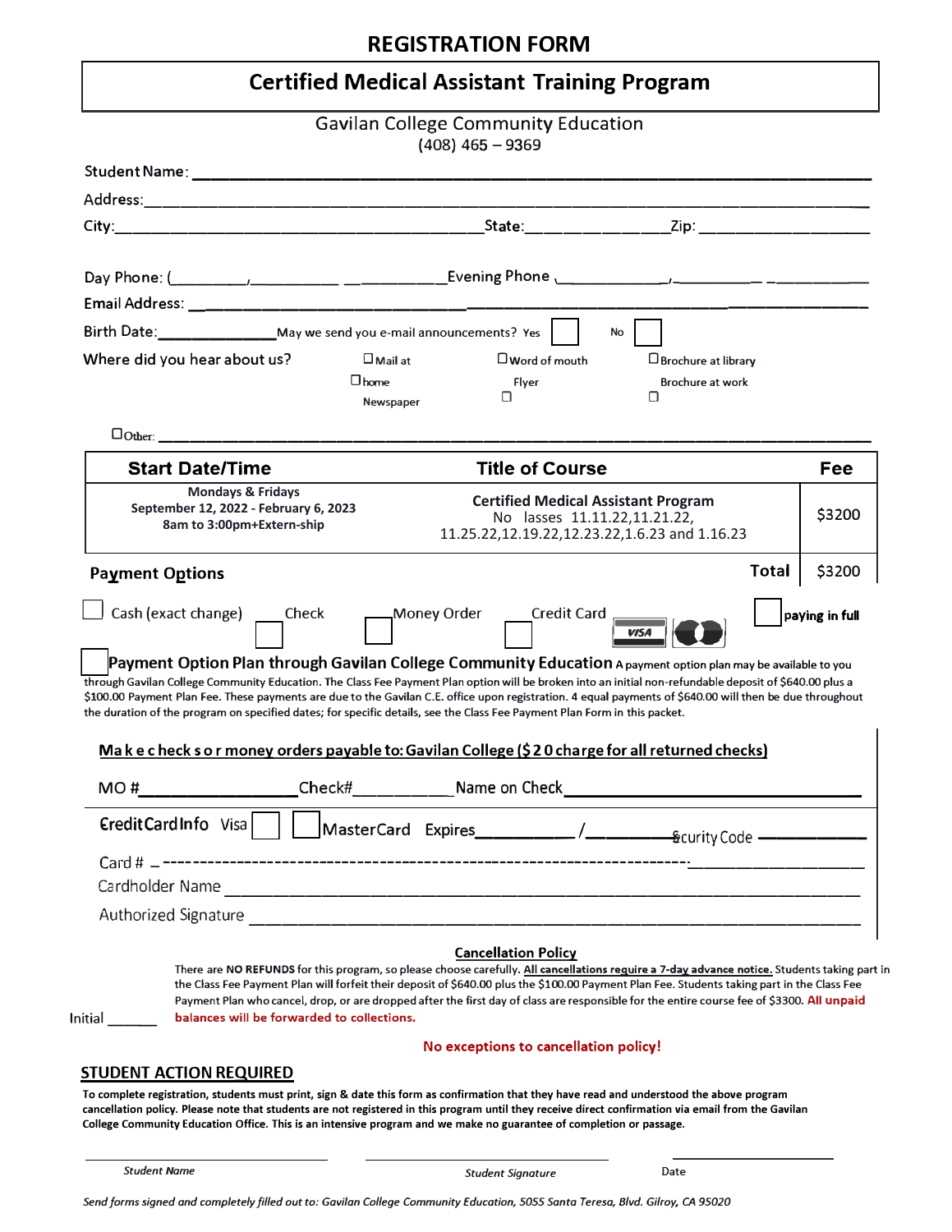# **September**

# 2022

| Sunday         | Monday          | Tuesday     | Wednesday                    | Thursday | Friday      | Saturday     |
|----------------|-----------------|-------------|------------------------------|----------|-------------|--------------|
|                |                 |             |                              | $\,1\,$  | $\sqrt{2}$  | $\mathsf{3}$ |
| $\overline{4}$ | 5               | $\,$ 6 $\,$ | $\overline{7}$               | $\,8\,$  | $\mathsf g$ | 10           |
| 11             | $12\,$<br>Class | 13          | 14                           | 15       | 16<br>Class | $17\,$       |
| 18             | 19              | $20\,$      | $21\,$<br><b>Payment due</b> | 22       | 23          | 24           |
| 25             | $\overline{26}$ | 27          | 28                           | 29       | 30          |              |
|                |                 |             |                              |          |             |              |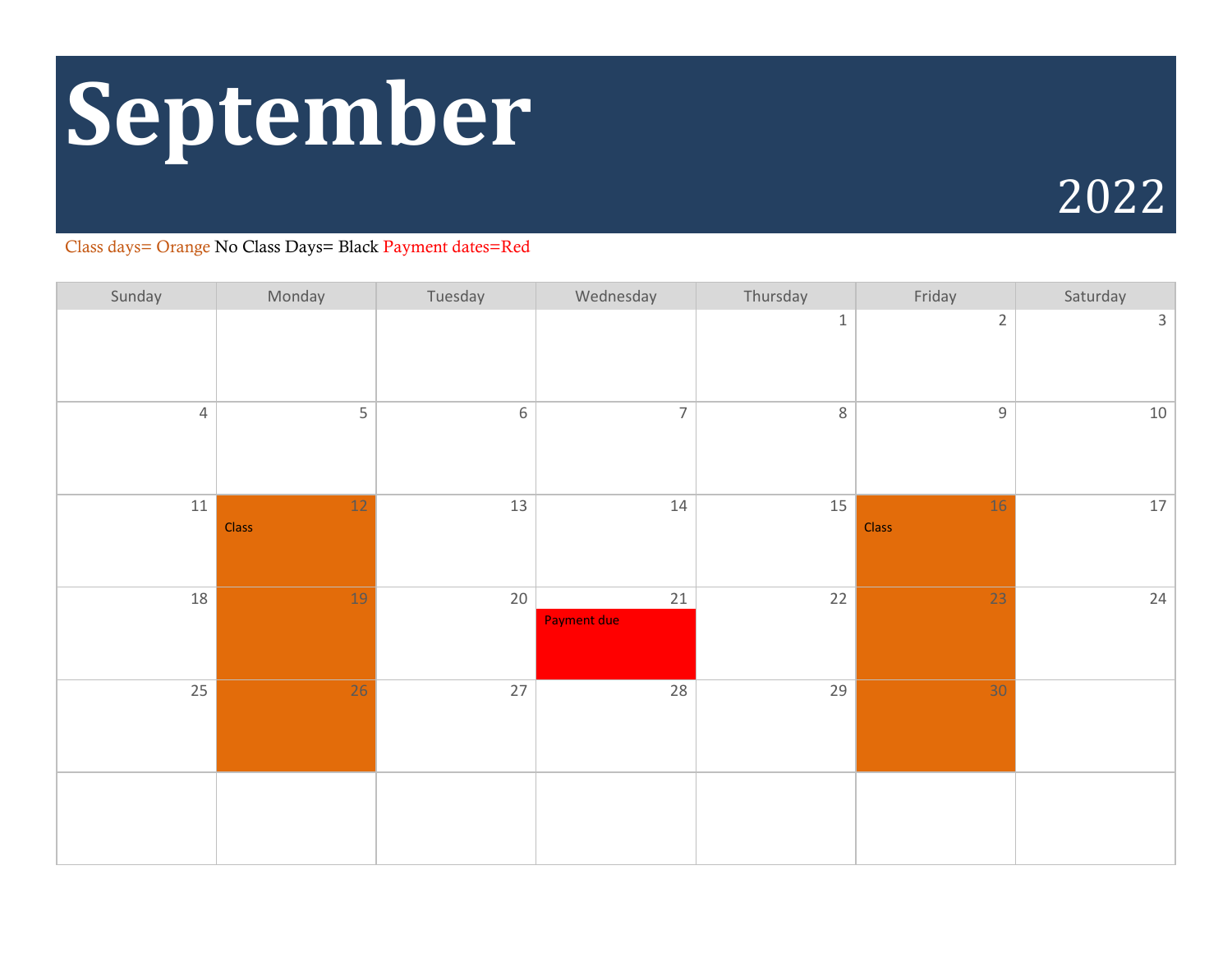# **October**



| Sunday         | Monday                  | Tuesday        | Wednesday               | Thursday    | Friday                  | Saturday     |
|----------------|-------------------------|----------------|-------------------------|-------------|-------------------------|--------------|
|                |                         |                |                         |             |                         | $\mathbf{1}$ |
| $2^{\circ}$    | $\overline{3}$<br>Class | $\overline{4}$ | 5<br><b>Payment due</b> | $\,$ 6 $\,$ | $\overline{7}$<br>Class | $8\,$        |
| $\overline{9}$ | 10<br><b>Class</b>      | $11\,$         | $12$                    | 13          | 14<br>Class             | 15           |
| 16             | 17<br><b>Class</b>      | 18             | 19                      | 20          | 21<br>Class             | $22$         |
| 23             | 24<br><b>Class</b>      | 25             | 26                      | 27          | 28<br>Class             | 29           |
| 30             | 31<br>Class             |                |                         |             |                         |              |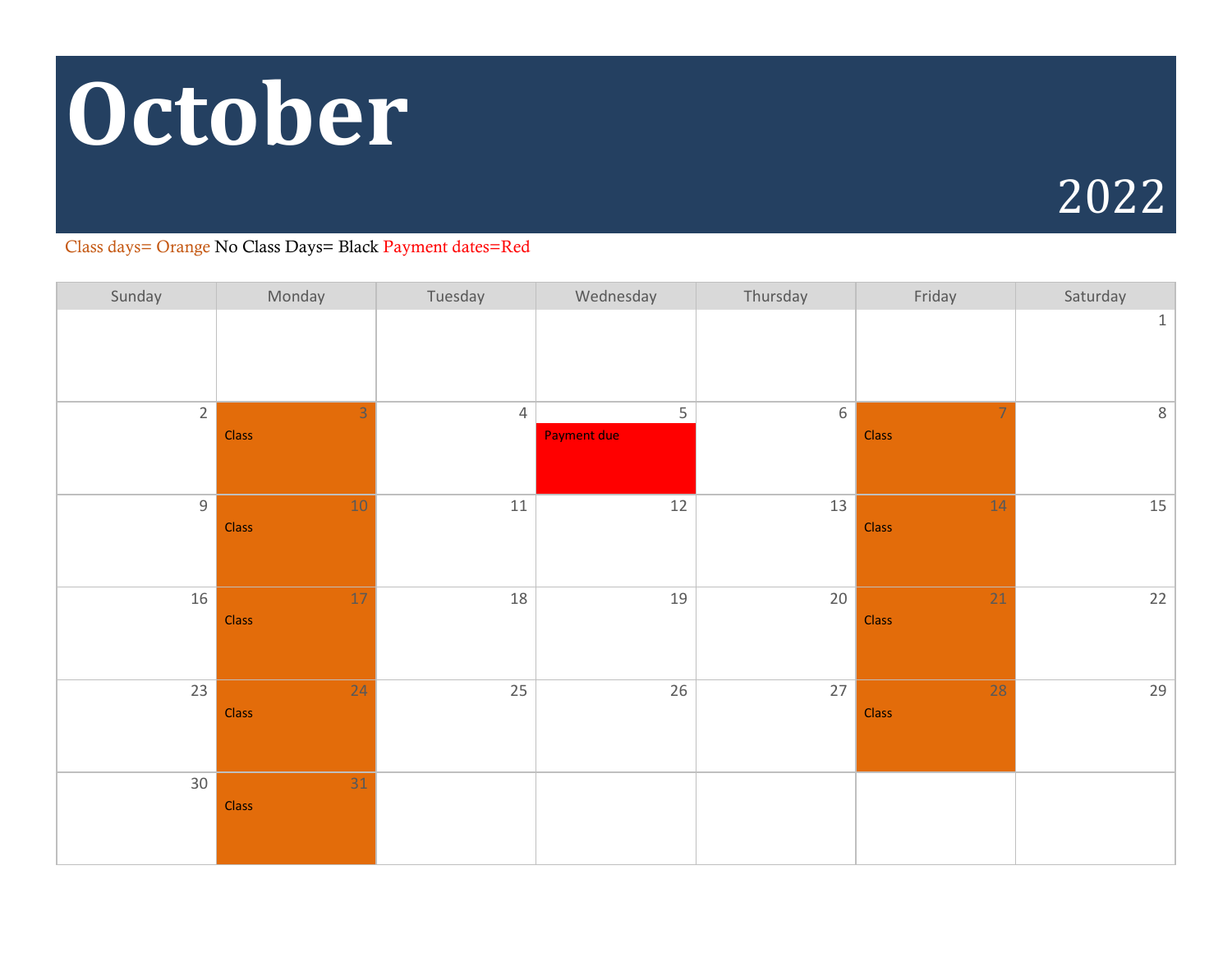# **November**

# 2022

| Sunday | Monday                  | Tuesday | Wednesday                            | Thursday     | Friday             | Saturday |
|--------|-------------------------|---------|--------------------------------------|--------------|--------------------|----------|
|        |                         | $\,1\,$ | $\overline{2}$<br><b>Payment due</b> | $\mathsf{3}$ | $\overline{4}$     | 5        |
| 6      | $\overline{7}$<br>Class | $\,8\,$ | $9\,$                                | 10           | $11\,$<br>No class | $12\,$   |
| 13     | 14<br>Class             | 15      | 16                                   | $17\,$       | 18                 | 19       |
| 20     | 21<br>No Class          | 22      | 23                                   | 24           | 25<br>No Class     | 26       |
| 27     | 28<br>Class             | 29      | 30 <sup>°</sup>                      |              |                    |          |
|        |                         |         |                                      |              |                    |          |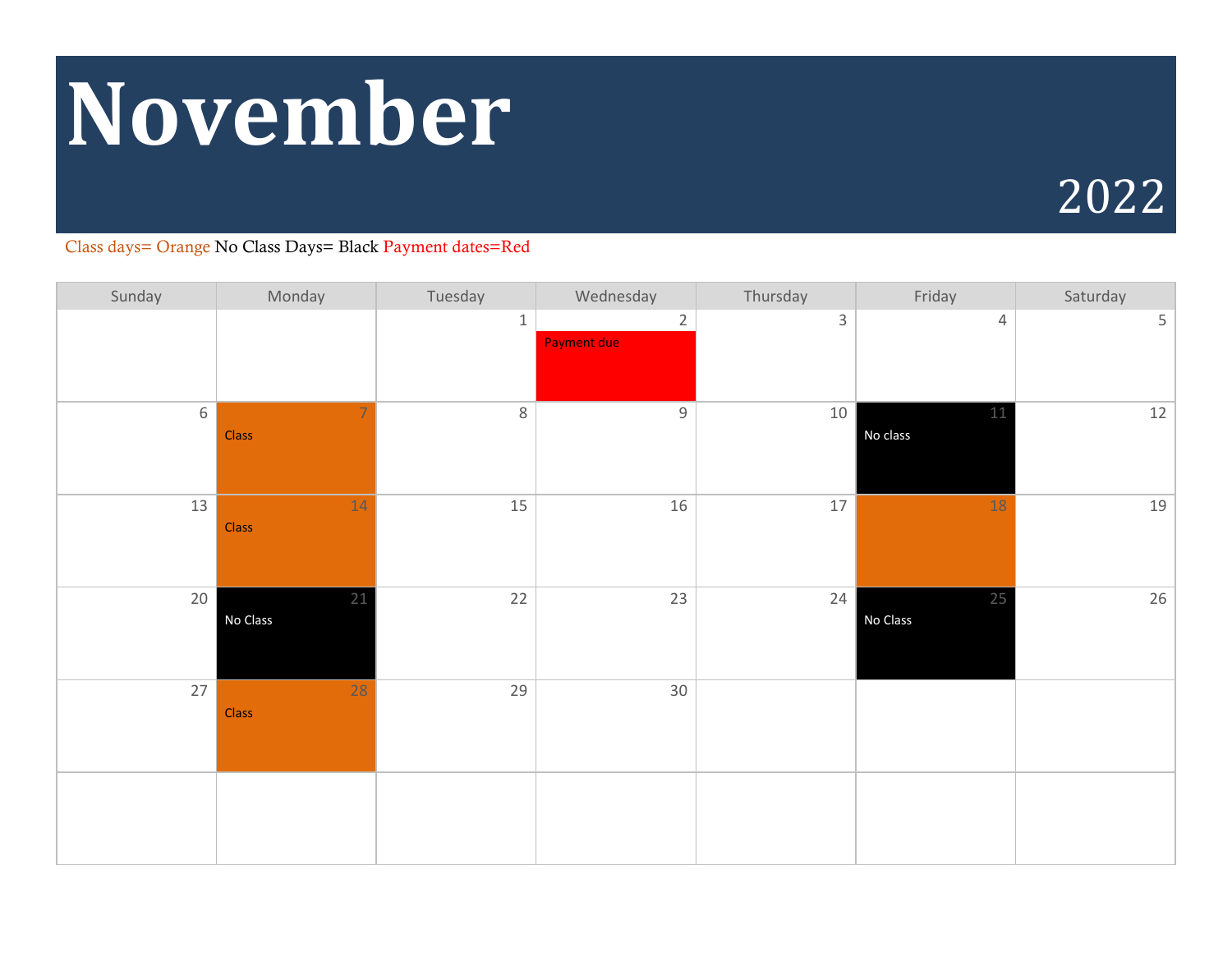# **December**

# 2022

| Sunday         | Monday          | Tuesday | Wednesday                            | Thursday | Friday                  | Saturday     |
|----------------|-----------------|---------|--------------------------------------|----------|-------------------------|--------------|
|                |                 |         |                                      | $\,1\,$  | $\sqrt{2}$              | $\mathbf{3}$ |
| $\overline{4}$ | 5<br>Class      | $\,6\,$ | $\overline{7}$<br><b>Payment due</b> | $8\,$    | $\overline{9}$<br>Class | 10           |
| 11             | $12\,$<br>Class | 13      | 14                                   | 15       | 16<br>Class             | $17\,$       |
| 18             | 19<br>No Class  | 20      | $21\,$                               | 22       | 23<br>No Class          | 24           |
| 25             | 26<br>No Class  | 27      | 28                                   | 29       | 30<br>No Class          | 31           |
|                |                 |         |                                      |          |                         |              |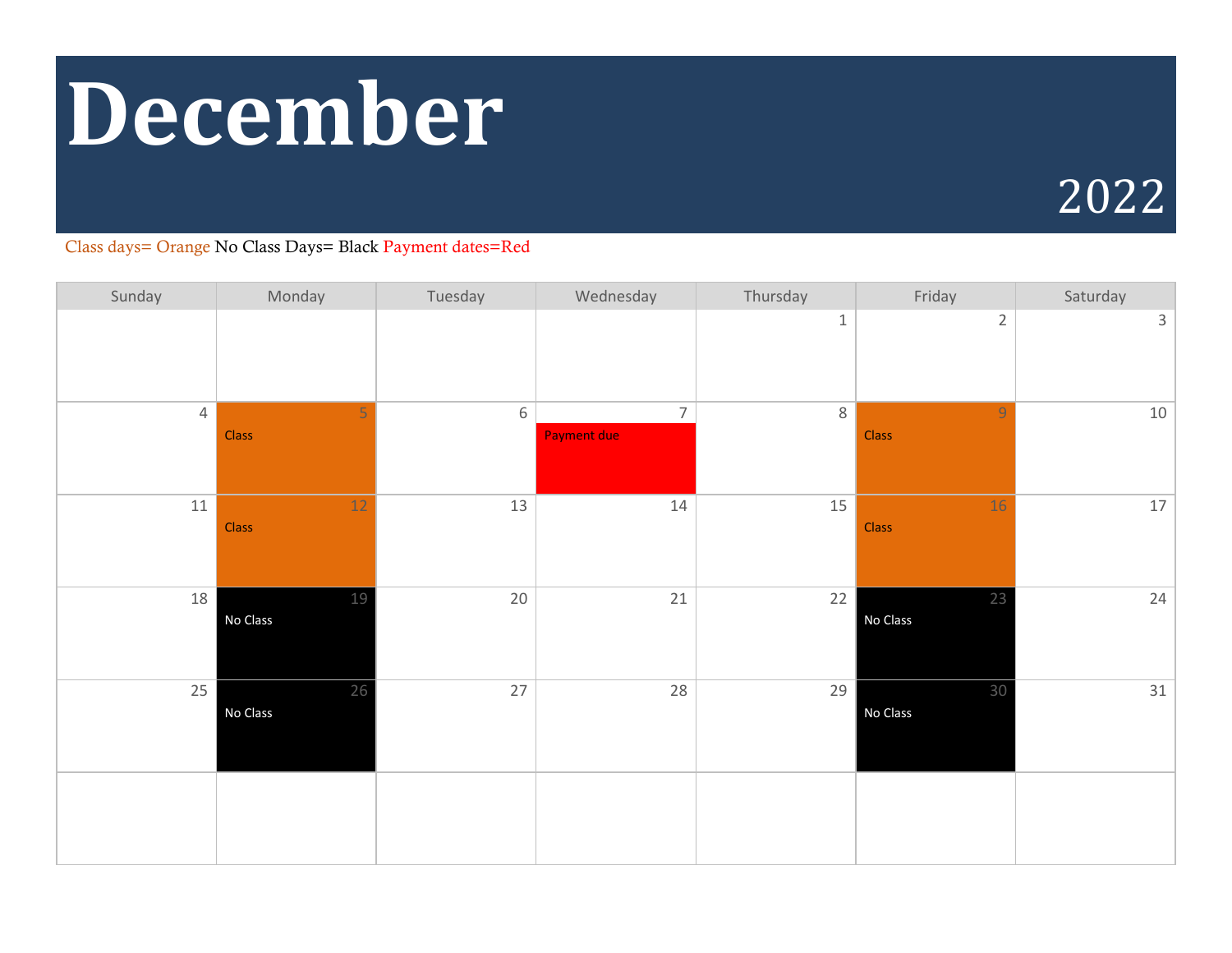# **January**

# 2023

| Sunday         | Monday                  | Tuesday      | Wednesday      | Thursday | Friday                   | Saturday |
|----------------|-------------------------|--------------|----------------|----------|--------------------------|----------|
| $1 \mid$       | No Class                | $\mathsf{3}$ | $\overline{4}$ | 5        | 6<br>No class            | 7        |
| 8 <sup>7</sup> | $\overline{9}$<br>Class | $10\,$       | $11\,$         | 12       | 13<br>Class              | 14       |
| 15             | 16<br>No class          | 17           | 18             | 19       | 20<br>Class              | 21       |
| 22             | 23<br>Class             | 24           | 25             | 26       | $\overline{27}$<br>Class | 28       |
| 29             | 30<br>Class             | 31           |                |          |                          |          |
|                |                         |              |                |          |                          |          |